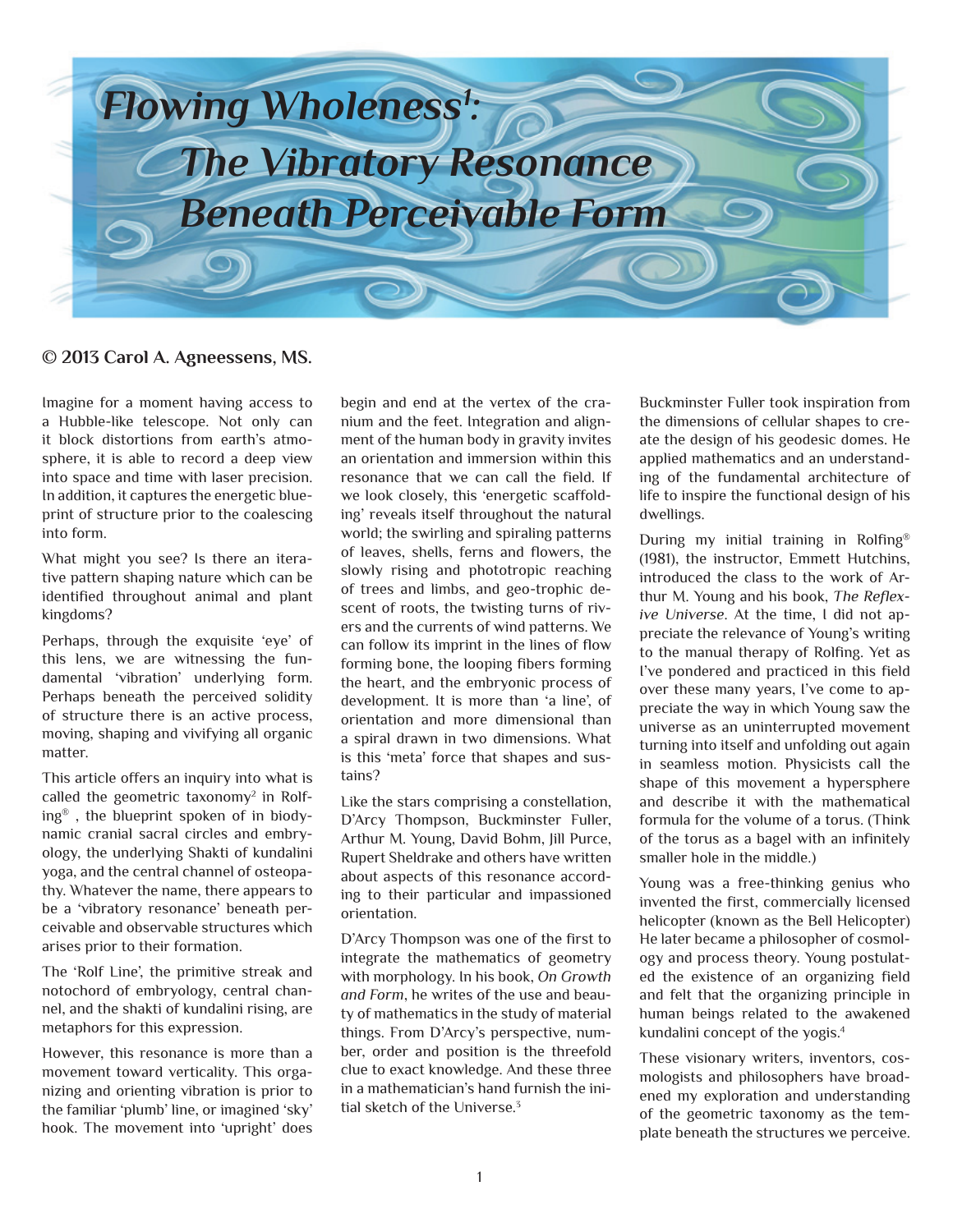Although the block model of Rolfing serves to educate the public (a picture is worth a thousand words) there are deeper implications held within this design. Locked within the linear midline of the 'little boy logo' is a cosmic order reaching beyond a cursory understanding of alignment. Could this 'vibratory resonance' prior to form be revealing an intelligence or consciousness ordering chaos? The word chaos means: the unorganized state of primordial matter before the creation of distinct form, the empty space prior to creation or a state in which chance reigns supreme.<sup>5</sup> In my private practice, I discovered that when I immerse myself with the potential of this vibratory expression, the work within a session seems to enrich contact, deepen experience, and sustain itself over time.

Expanding from the idea that the organizing principle is solely a midline relationship, let's take a hint from the embryologist and anatomist, Johannes Rohan. In *Functional Morphology: The Dynamic Wholeness of the Human Organism*, he writes of the lemniscate as the most rhythmical of all geometric forms. Think of the lemniscate as a 'figure 8' or the infinity sign. Perhaps lying on its side, sometimes with either portion being larger than its 'mate'. By rhythmical Rohan refers to the rhythmically structured oscillations that occur through the functions of: sleeping and waking, catabolism and anabolism, inhalation and exhalation, systole and diastole.<sup>6</sup> In the skeletal body, the lemniscate appears again and again. Take the formation of the hip joint. You can draw a lemniscate from the top of the iliac crest through the ischium going directly through the acetabulum. At the fulcrum of this articular cavity lies the center of the lemniscate where the three pelvic bones join. Further understanding of the lemniscate challenges our senses that often relegate it to a solid form. This is a moving form. The secret of the lemniscate is that it is a movement that combines and transcends the polarities of a sphere, the circle and its radius. When drawing a lemniscate there is the beginning of a circle with a central point yet as the circle begins to come to completion there is an 'attractor which pulls 'it' away from completion – we could call this point B.

Yet now another center forms, and attracts the line moving through point B (the central point) to another center. We can call this attractor A' and bends the direction into a circular movement. The movement between central points A, B and A' continues, around and around and through the central fulcrum of B. Following this movement you might sense the lemniscate as a breathing figure.<sup>7</sup>

If you continue tracing this figure you might begin to 'feel' its inherent organic motion.

Donna Eden, energy medicine practitioner, speaks of the lemniscate as the energetic threads of the connective tissue system. The weaving pattern of this movement through the body manifests as continuity and connectivity. The movement of expansion and contraction, reaches directly into the cells and the spiraling form of DNA.

# Somatic Inquiry: Exploring the Lemniscate

1. Take a moment to trace the lemniscate on a sheet of paper, over and over again until you feel the continuity and breath of this form moving through you.

2. Find a picture of one of the innominate bones of the pelvis with the view including the acetabulum. Draw a lemniscate through the rami and ilia with the central fulcrum being the acetabulum. (see below)



Reprinted with permission from Adonis Press. Fig. 56. Pg. 95.

The red dots above refer to 1: flexors. 2: adductors. 3:extensors.



Reprinted with permission from Adonis Press. Fig. 57. Pg. 96.

3. Apply your understanding of the 'informing' lemniscate<sup>8</sup> in your practice.

- With a partner cradle their calcaneus in one hand and wrap your other hand around the talar bone of their foot.
	- As you gently bring these two aspects of the foot into compression feel for the fulcrum at the center of the anterior or posterior articulation.
	- • Sense the lemniscate pattern informing the relationship of thiese bones.
	- • Sense the figure of the lemniscate as you gently feed the bones into the central fulcrum. Wait and feel for the expansion moving out into your hands.
- • Think beyond the pattern. The lemniscate is not confined to the bones you are manipulating. It can be sensed extending beyond the boundary of these bones.

# The Torus: A Moving **Constellation**

Brian Freeman, Ph.D. embryologist, speaks of the torus as the shape organizing the formation of the fossa of the hip joint-leg relationship.

*"Detailed anatomical investigations, based in part on total-reconstructions of a developmental series of human embryos (observe) the following positional changes in the embryo's lower limb from*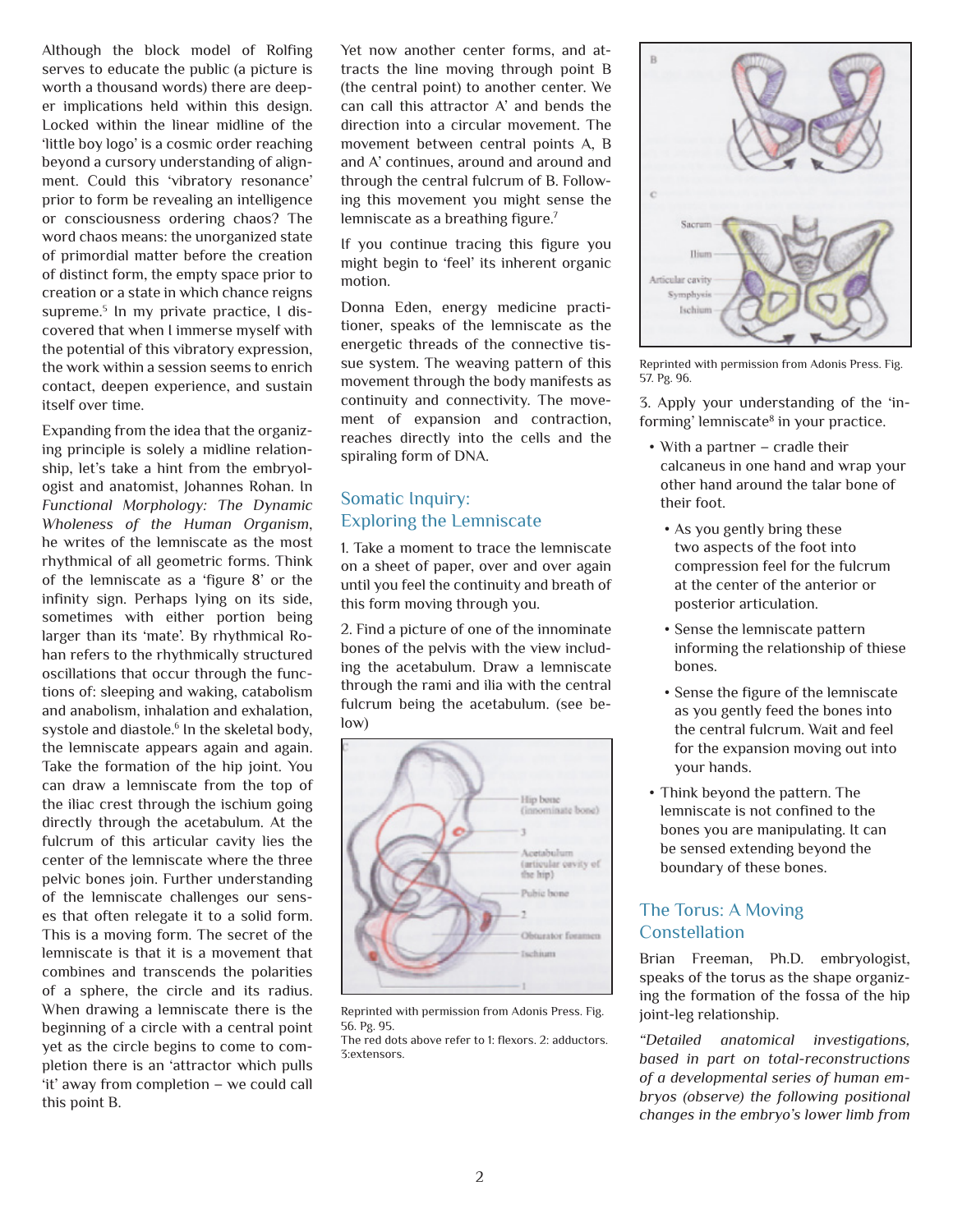*the time it first appears as a torus in the inferior part of the ectodermal ring. Initially, as the limb anlage (primordial precursor) grows in volume, it growth-adducts toward the umbilical cord folding across the embryo's genito-femoral fossa, then it growth-flexes, the bend being the anlage of the knee. Subsequent embryonic events in the development of the lower limb include growth-extension of the knee, growth-flexion in a region which then becomes the ankle, and growth-eversion of the foot."*<sup>9</sup> Following this movement you can feel the circular trajectory of a torus as its path shapes the fossa.

You might imagine the torus as a three-dimensional weaving of gossamer threads traversing in multi-dimensional paths, yet sharing a common crossover space at the dynamic and still central core. It is rather like a donut with a hole in the middle. Each aspect of its 360° feeds into and out of a central fulcrum and then returns back again.

In early workshops with Tom Shaver, DO., a technique was introduced which followed a torus-like pathway releasing tensions at the hip joint as well a through the lower back. I call it "pretzel-ing the leg".

### Somatic Inquiry: Exploring the Moving Form of a Torus

1. With client supine gently stretch their leg up and toward their head and then with a slight inclination to the opposite side. Sense its relationship to their lower back as well as the client's flexibility at their hip joint.

2. Bring their leg back to a neutral position bending it at the knee. Place one hand underneath the lower thigh (above the knee joint) and the other hand at the bottom of the foot. Become comfortable with this hold.

3. Begin by medially rotating the femur at the hip joint as you turn the lower leg (via the foot) into a more externally rotated position.

4. Explore the internal rotation of their femur. Following the inner edge of the torus shape. Imagine their knee circumscribing this shape in the air.

5. As you move to femur into external rotation, (at midline) gently turn the lower leg/foot into an internal positioning as you explore external rotation.

6. To complete the 'pretzel' bring the femur further into external rotation as you take the lower leg over the edge of the table. (continue cradling the foot)

7. Complete the movement of external rotation without being restricted by the table and bring the leg back to a neutral rest position.

8. Engage the other leg in similar exploration.

9. Sense changes in relationship between the low back and hip joint as well as the motility/mobility and the continuity from leg through pelvis into the client's back.

10. Repeat this exploration as you sense and feel the shape of the torus guiding you.

### Flowing Wholeness: The Vortex Ring

By integrating the motile resonances of the lemniscate and torus as they feed through the dynamic central channel, the form of a vortex ring can not only be imagined but also sensed through your body and your hands.

This 'informing' movement is the golden nugget beneath perceivable form and gives rise to the more superficial linearity of lines, planes, blocks and cylinders; the familiar models of a geometric taxonomy.

Quantum physicist, David Bohm, theorized that the universe must be fundamentally indivisible. He called it a "flowing wholeness" in which the observer cannot be essentially separated from what is being observed. He theorized that "parts" such as "particles" or "waves" are forms of abstraction from this flowing wholeness.10 In his treatise, *Wholeness and the Implicate Order*, he suggests that it is the *enfolding* and *unfolding* of the universe whose primal vibratory resonance appears both physical and perceivable.11 We are both particle and wave. At any moment we might sense ourselves as particle through focused attention on specific anatomy, muscular development, efforts or bracings and at another moment we may experience a flow through as our tissues generating a sense of continuity and connectivity as we move and breathe. Could the vortex ring be the first primordial touchstone, the space between unfolding and enfolding, ie. where **en**folding differentiates into form and **un**folding form dissolves back into the vast space of consciousness. Metaphorically, and to illustrate, if you watched your breath for a moment, there is a space before your inhale turns into an exhalation and a space before your exhalation becomes the next inhalation One of the oldest forms of meditation is to focus your attention on the space or pause between two breaths.

*What we observe as material bodies and forces are nothing but shapes and the variations in the structure of space.*<sup>12</sup>

According to Arthur M. Young, this movement is *multi-dimensional* and *reflexive*. In other words, it is both feeding into formation and dissolving that formation, simultaneously. In Sanskrit, this vibratory movement is called *spanda* and translates as 'throb' or 'pulsation'.

In his most recent book, *Science Set Free*, 13 Rupert Sheldrake deconstructs long-standing beliefs that have become unquestioned scientific dogma. He stresses the importance of science needing to fully engage in an on-going method of inquiry. It is easy to break things into parts that can be dissected and analyzed. The challenge is to understand the whole, and the fundamental interactions of systems along with their parts. One of the major tenants Sheldrake brings forward is an understanding of an informing field resonating through time. Sheldrake investigates the phenomena of morphic resonance. A resonance is a quality of reverberation through space and time. A resonance has 'no-matter' yet transmits vibratory patterns informing all self-organizing systems. Morphic resonance underlies habits of protein folding, and crystallization as well as the inheritance of habits observed as instinctive behavior and the transfer of learning.14

Taking a leap in the iterative geometry of formation, perhaps the moving elements of the vortex ring function as the primal dynamic fueling transmission and organization of structures through its vibratory resonance.